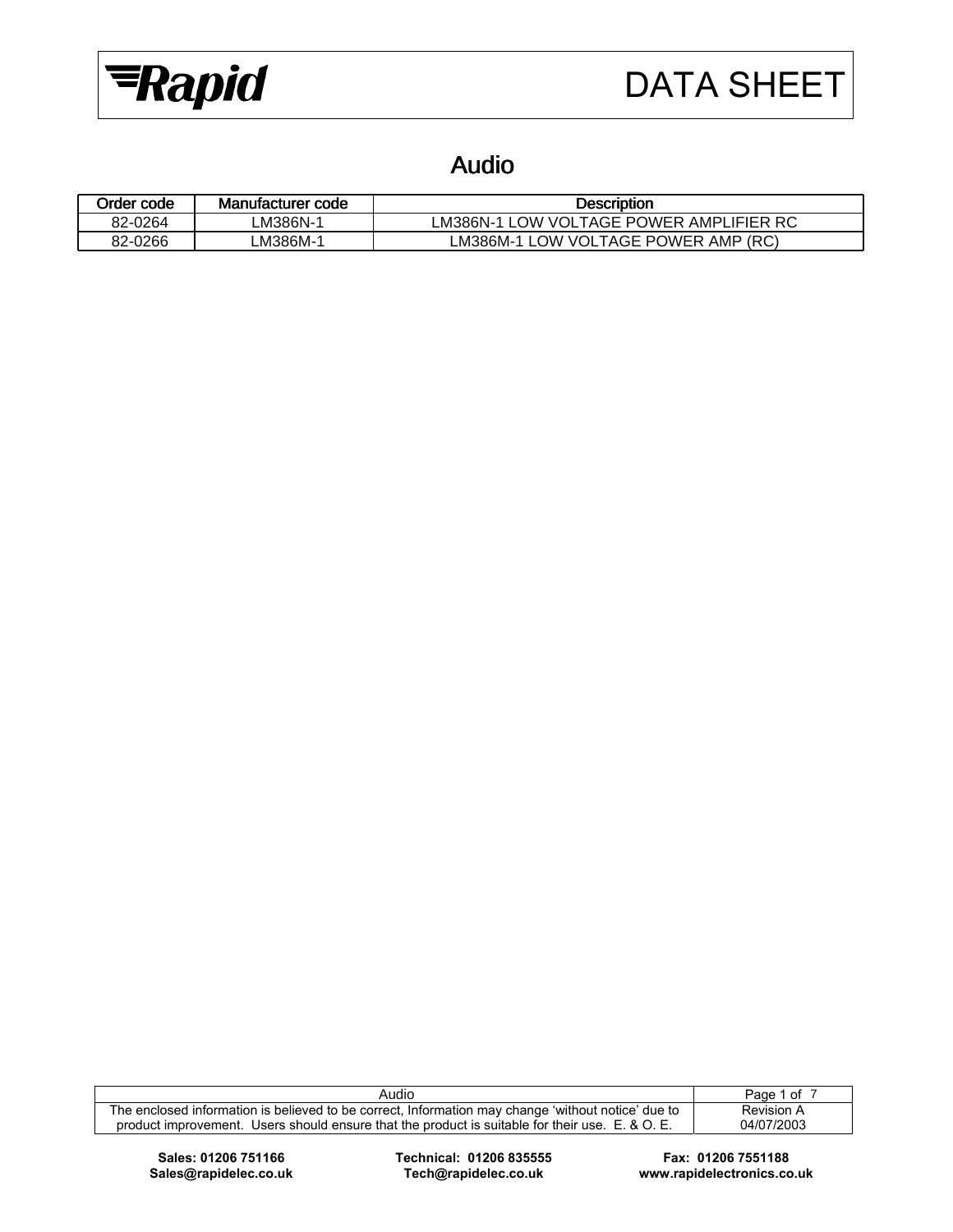

TL/H/6976 C1995 National Semiconductor Corporation TL/H/6976 National Semiconductor Corporation RRD-B30M75/Printed in U. S. A.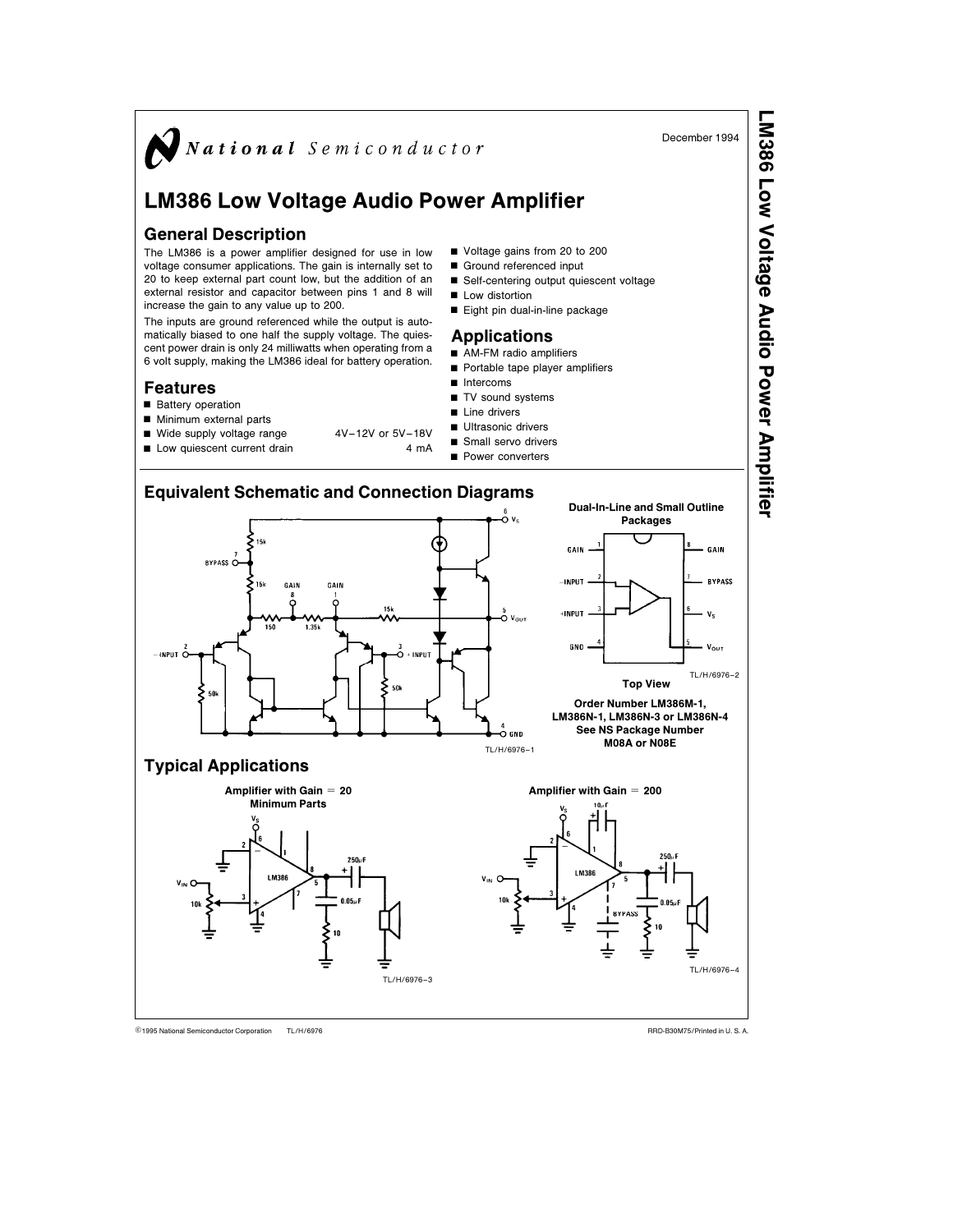| <b>Absolute Maximum Ratings</b><br>If Military/Aerospace specified devices are required,<br>please contact the National Semiconductor Sales<br>Office/Distributors for availability and specifications. |                                                                                                      | Soldering Information<br>Dual-In-Line Package<br>Soldering (10 sec)<br>$+260^{\circ}$ C                                                                                                    |                                                                      |  |
|---------------------------------------------------------------------------------------------------------------------------------------------------------------------------------------------------------|------------------------------------------------------------------------------------------------------|--------------------------------------------------------------------------------------------------------------------------------------------------------------------------------------------|----------------------------------------------------------------------|--|
| Supply Voltage (LM386N-1, -3, LM386M-1)<br>15V<br>Supply Voltage (LM386N-4)<br><b>22V</b><br>Package Dissipation (Note 1) (LM386N)<br>1.25W<br>(LM386M)<br>0.73W                                        |                                                                                                      | Small Outline Package<br>Vapor Phase (60 sec)<br>Infrared (15 sec)<br>See AN-450 "Surface Mounting Methods and Their Effect<br>on Product Reliability" for other methods of soldering sur- | $+215^{\circ}$ C<br>$+220^{\circ}$ C                                 |  |
| Input Voltage<br>Storage Temperature<br><b>Operating Temperature</b><br>Junction Temperature                                                                                                            | ±0.4V<br>$-65^{\circ}$ C to $+150^{\circ}$ C<br>$0^{\circ}$ C to $+70^{\circ}$ C<br>$+150^{\circ}$ C | face mount devices.<br><b>Thermal Resistance</b><br>$\theta_{\cdot}$ (DIP)<br>$\theta$ <sub>JA</sub> (DIP)<br>$\theta$ <sub>JC</sub> (SO Package)<br>$\theta_{\text{IA}}$ (SO Package)     | $37^{\circ}$ C/W<br>$107^{\circ}$ C/W<br>$35^{\circ}$ C/W<br>172°C/W |  |

## Electrical Characteristics  $T_A = 25^\circ \text{C}$

| Parameter                                                                        | <b>Conditions</b>                                                                                                                                                      | Min               | Typ                | Max      | <b>Units</b>    |
|----------------------------------------------------------------------------------|------------------------------------------------------------------------------------------------------------------------------------------------------------------------|-------------------|--------------------|----------|-----------------|
| Operating Supply Voltage (V <sub>S</sub> )<br>LM386N-1, -3, LM386M-1<br>LM386N-4 |                                                                                                                                                                        | 4<br>5            |                    | 12<br>18 | v<br>$\vee$     |
| Quiescent Current ( $I_{\Omega}$ )                                               | $V_S = 6V$ , $V_{IN} = 0$                                                                                                                                              |                   | 4                  | 8        | mA              |
| Output Power (POUT)<br>LM386N-1, LM386M-1<br>LM386N-3<br>LM386N-4                | $V_S = 6V$ , R <sub>1</sub> = 8 $\Omega$ , THD = 10%<br>$V_S = 9V$ , R <sub>1</sub> = 8 $\Omega$ , THD = 10%<br>$V_S = 16V$ , R <sub>1</sub> = 32 $\Omega$ , THD = 10% | 250<br>500<br>700 | 325<br>700<br>1000 |          | mW<br>mW<br>mW  |
| Voltage Gain $(A_V)$                                                             | $V_S = 6V, f = 1 kHz$<br>10 $\mu$ F from Pin 1 to 8                                                                                                                    |                   | 26<br>46           |          | dB<br>dB        |
| Bandwidth (BW)                                                                   | $V_S = 6V$ , Pins 1 and 8 Open                                                                                                                                         |                   | 300                |          | kHz             |
| Total Harmonic Distortion (THD)                                                  | $V_S = 6V$ , R <sub>1</sub> = 8 $\Omega$ , P <sub>OUT</sub> = 125 mW<br>$f = 1$ kHz, Pins 1 and 8 Open                                                                 |                   | 0.2                |          | $\%$            |
| Power Supply Rejection Ratio (PSRR)                                              | $V_S = 6V$ , f = 1 kHz, $C_{BYPASS} = 10 \mu F$<br>Pins 1 and 8 Open, Referred to Output                                                                               |                   | 50                 |          | dB              |
| Input Resistance (R <sub>IN</sub> )<br>Input Bias Current (IBIAS)                | $V_S = 6V$ , Pins 2 and 3 Open                                                                                                                                         |                   | 50<br>250          |          | $k\Omega$<br>nА |

Note 1: For operation in ambient temperatures above 25°C, the device must be derated based on a 150°C maximum junction temperature and 1) a thermal resistance of 80°C/W junction to ambient for the dual-in-line package and 2) a thermal resistance of 170°C/W for the small outline package.

## Application Hints GAIN CONTROL

To make the LM386 a more versatile amplifier, two pins (1 and 8) are provided for gain control. With pins 1 and 8 open the 1.35 k $\Omega$  resistor sets the gain at 20 (26 dB). If a capacitor is put from pin 1 to 8, bypassing the 1.35 k $\Omega$  resistor, the gain will go up to 200 (46 dB). If a resistor is placed in series with the capacitor, the gain can be set to any value from 20 to 200. Gain control can also be done by capacitively coupling a resistor (or FET) from pin 1 to ground.

Additional external components can be placed in parallel with the internal feedback resistors to tailor the gain and frequency response for individual applications. For example, we can compensate poor speaker bass response by frequency shaping the feedback path. This is done with a series RC from pin 1 to 5 (paralleling the internal 15 k $\Omega$  resistor). For 6 dB effective bass boost: R  $\approx$  15 k $\Omega$ , the lowest value for good stable operation is R = 10 k $\Omega$  if pin 8 is open. If pins 1 and 8 are bypassed then R as low as 2 k $\Omega$ can be used. This restriction is because the amplifier is only compensated for closed-loop gains greater than 9.

## INPUT BIASING

The schematic shows that both inputs are biased to ground with a 50 k $\Omega$  resistor. The base current of the input transistors is about 250 nA, so the inputs are at about 12.5 mV when left open. If the dc source resistance driving the LM386 is higher than 250 k $\Omega$  it will contribute very little additional offset (about 2.5 mV at the input, 50 mV at the output). If the dc source resistance is less than 10 k $\Omega$ , then shorting the unused input to ground will keep the offset low (about 2.5 mV at the input, 50 mV at the output). For dc source resistances between these values we can eliminate excess offset by putting a resistor from the unused input to ground, equal in value to the dc source resistance. Of course all offset problems are eliminated if the input is capacitively coupled.

When using the LM386 with higher gains (bypassing the 1.35 k $\Omega$  resistor between pins 1 and 8) it is necessary to bypass the unused input, preventing degradation of gain and possible instabilities. This is done with a 0.1  $\mu$ F capacitor or a short to ground depending on the dc source resistance on the driven input.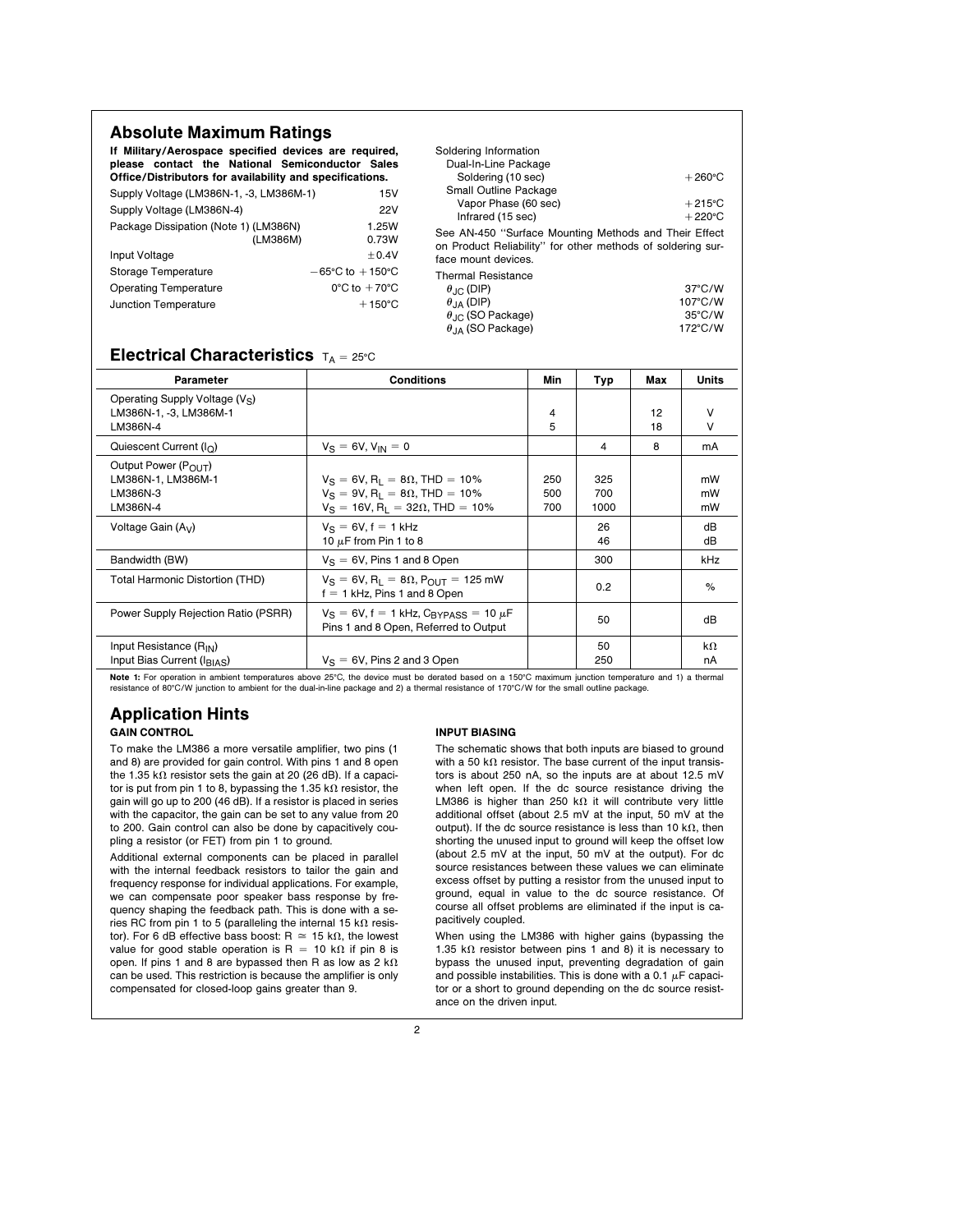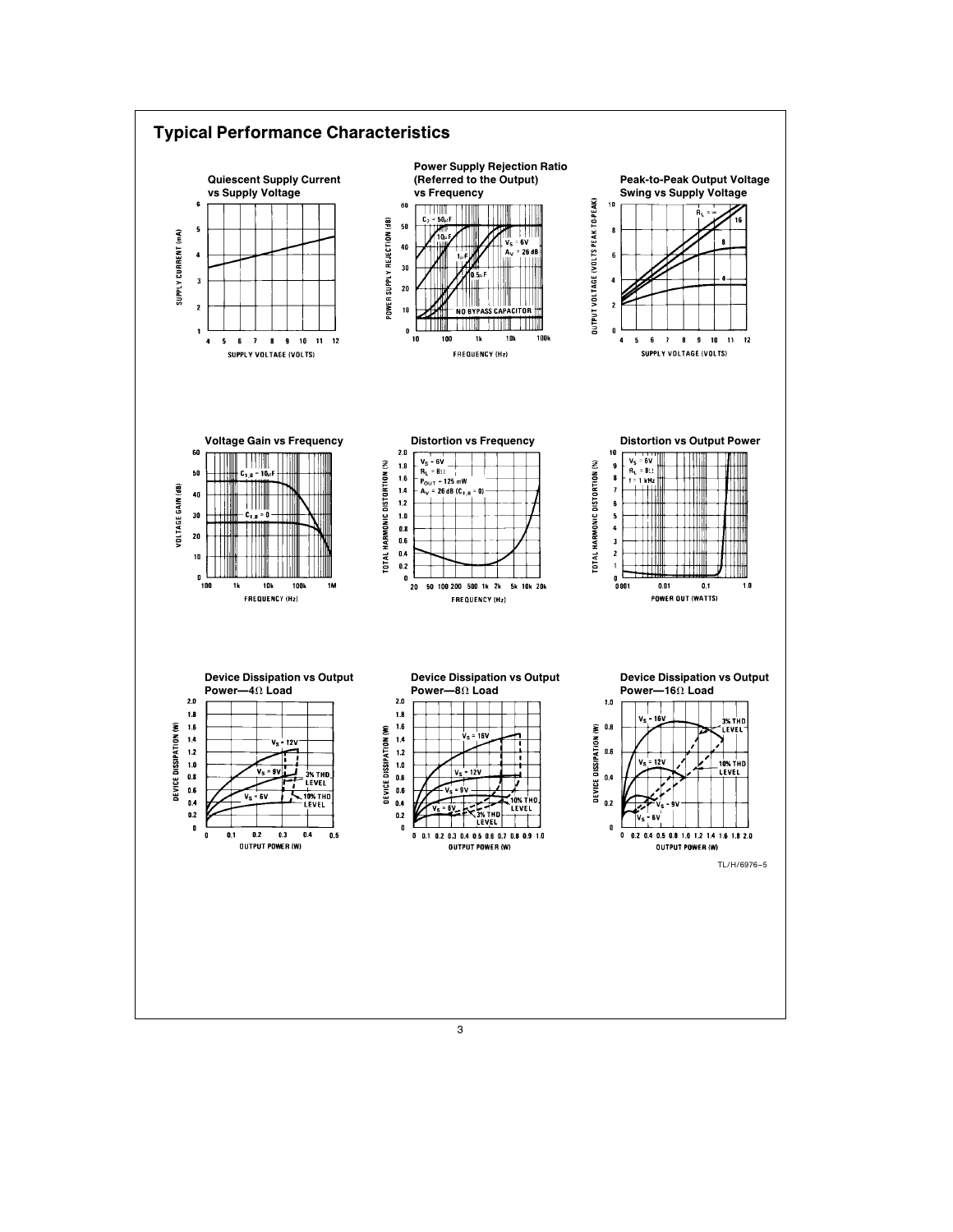

4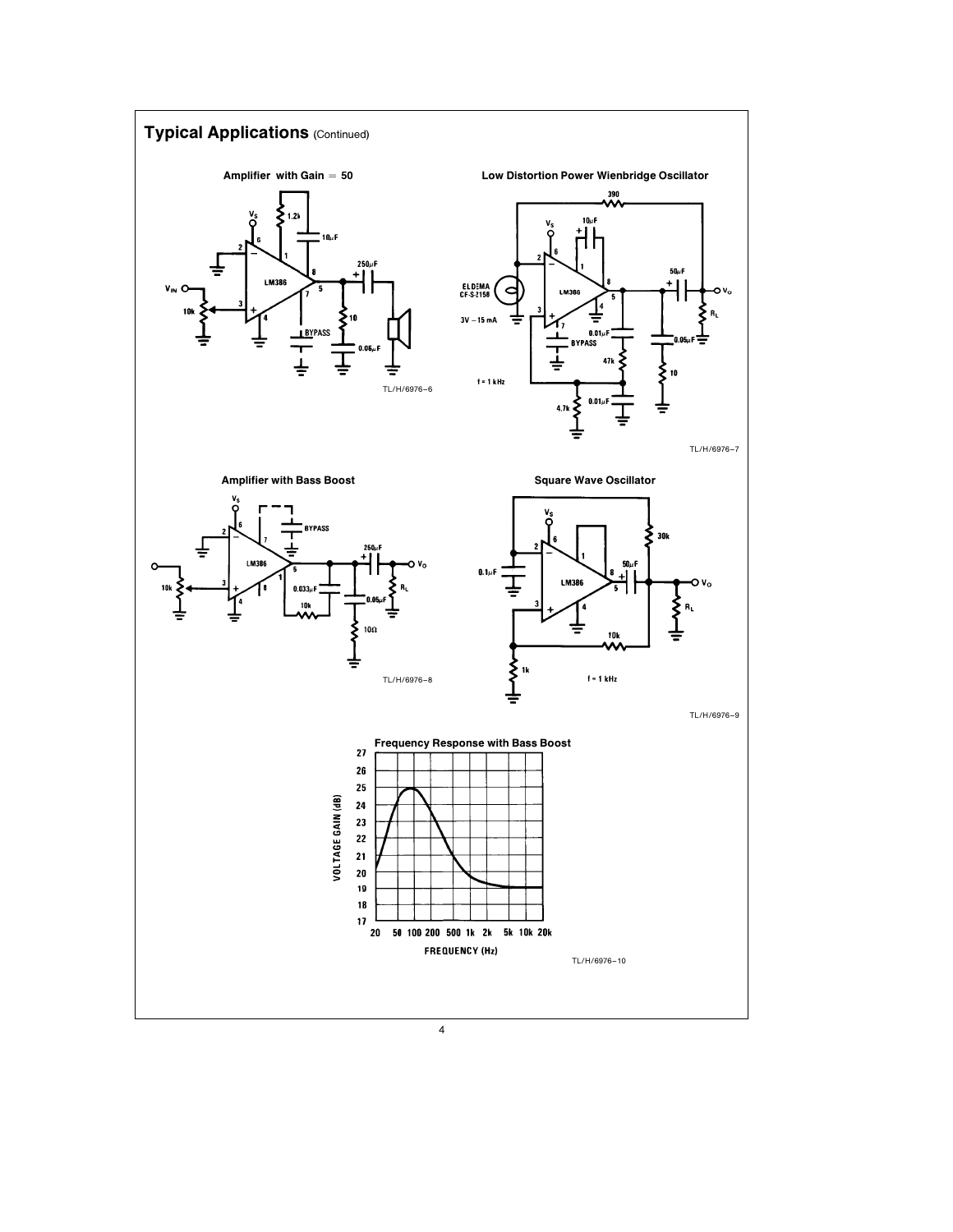